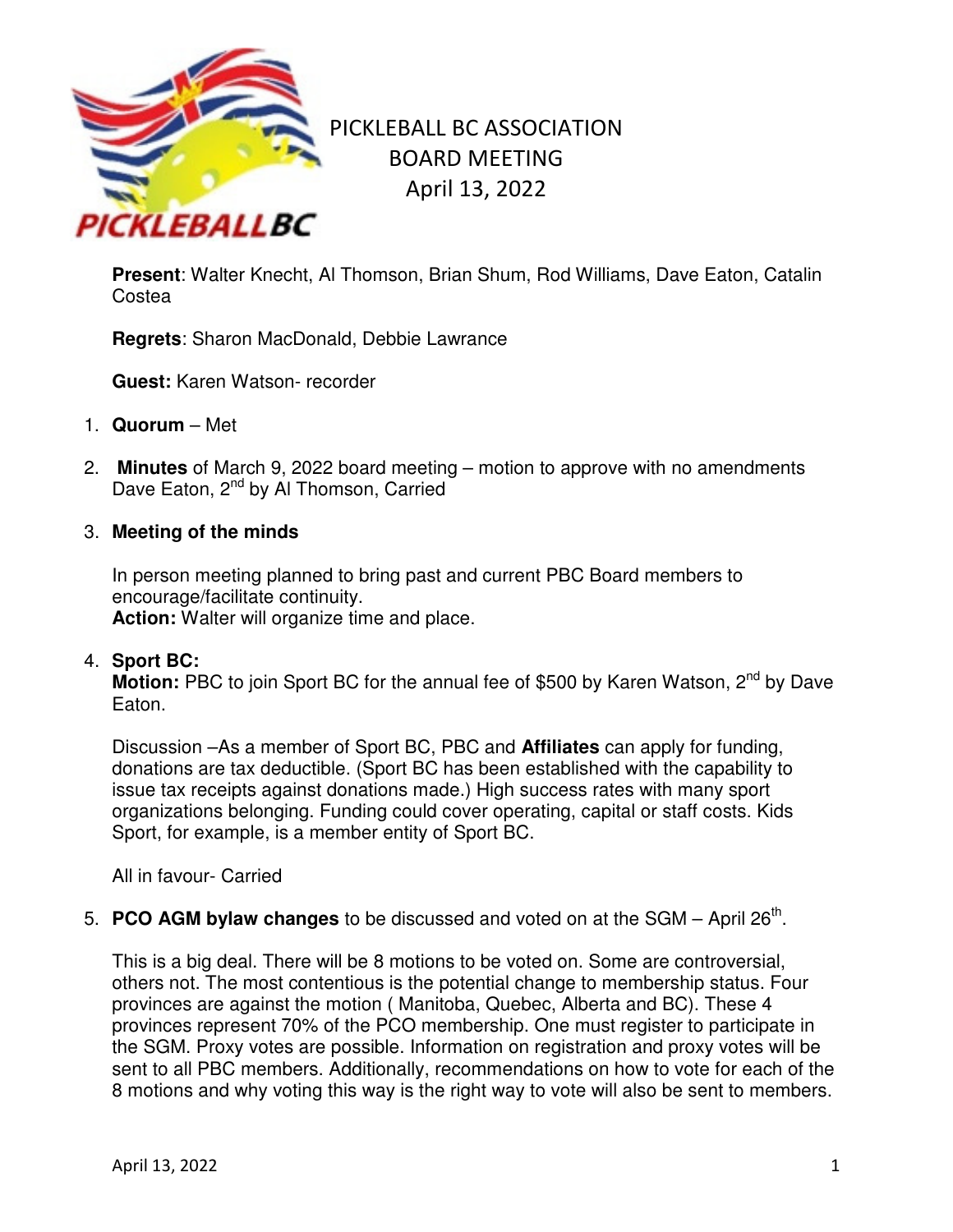**Motion:** To support PBC's specific objection to this rushed vote on the proposed amendments to membership status and to obtain a delay of process by Walter Knecht, 2<sup>nd</sup> by Rod Williams.

Much discussion. The intention to the change in membership status is to prevent block voting by a minority of members as the majority of members do not attend SGMs or AGMs

No objections – Carried

### **6. BC Recreation and Parks**

BC Recreation and Parks (BCRPA) is an over arching association that represents all BC municipality parks and recreation groups. Each municipality has a member on the committee. PBC is working its BCRPA to create and standardize outdoor Pickleball where possible. Issues like noise, fees and court locations will be discussed. Dave Eaton, Walter Knecht, Ray Dear will be representing PBC. Al Thomson will be added to the group. Catalina Costa is also interested in attending. Walter will ask how many are able to attend.

Post meeting note - Rob Irving, Vernon, who WK asked earlier to participate responded YES he would like to.

### 7. **Miscellaneous updates**

- a) Tournaments 2023: Some interest for a Provincial Tournament
- b) Easter Seals : Still too early as tournaments aren't yet organizing for 2023
- c) Pickleball for the deaf: More details to come. Tournament possibly to be held at Harry Jerome Sport Facility. Working with Tim Mallach. Deaf community is considering a broad group of players including the US.
- d) Volleyball/ Indoor cycling/ Pickleball at Harry Jerome Facility has applied for a grant to assist in funding this tri-sport teaching/try it event. The event is tentative for June 2022.
- **8. Financial Report Brian Shum**  Report attached
- **9. Grant Report Brian Shum**  Report attached
- **10. Membership Report Rod Williams**  Report Attached 50% of registrants are new.
- **11. Referee Report Al Thomson**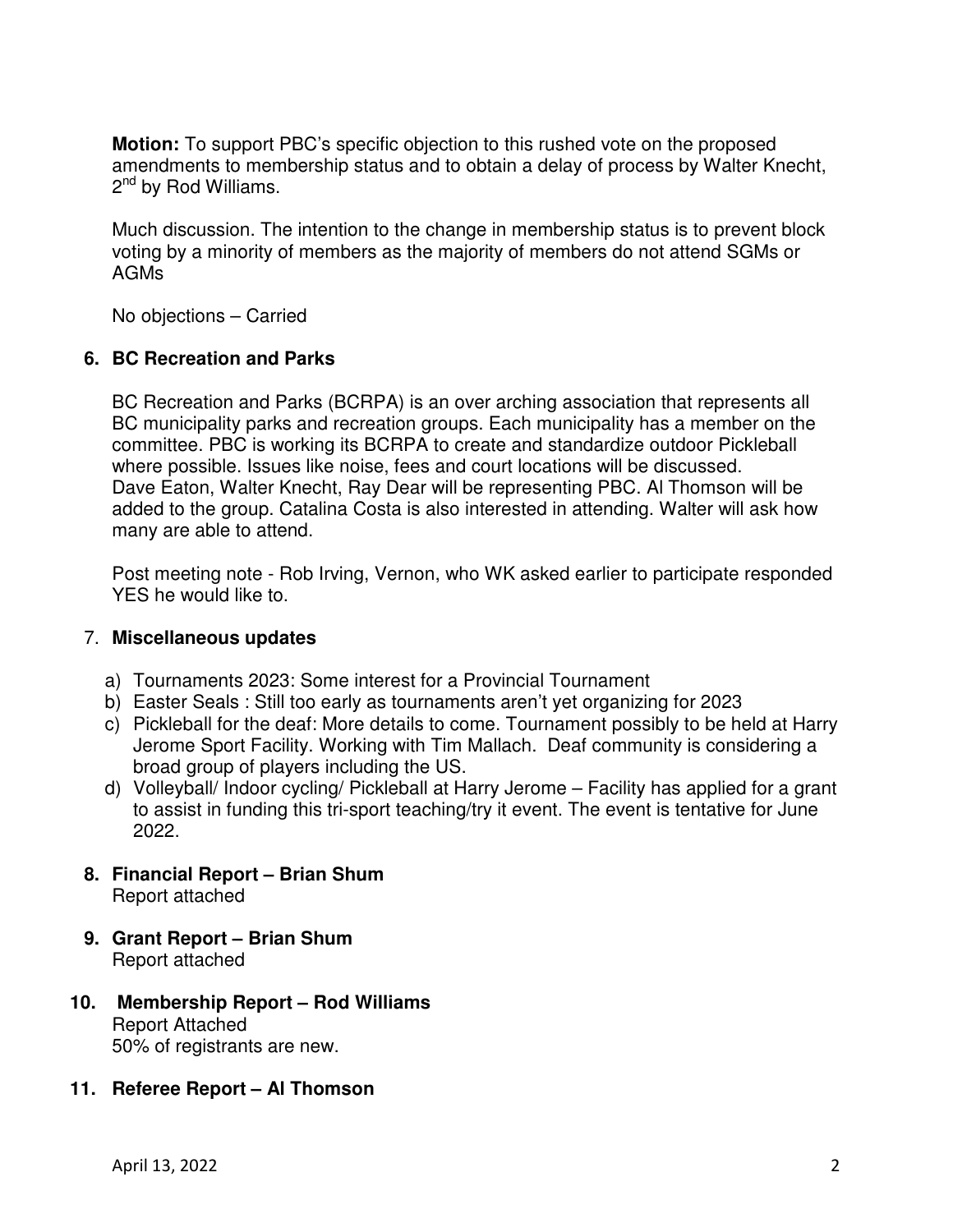One new Level 2 referee has been certified.

VRPA has tournament coming up so 50 people have signed up for referee course IFP Officiating Committee May be defunct. A new international body is needed. Regina tournament July 24-27. Al will be attending.

NCCP coaching: There are 70 new NCCP level 1 coaches. This information needs to be posted without breaching privacy standards. To find certified coaches, one must contact PCO or Mark Renneson

## **12. Community Report – Dave Eaton**

Report Attached

Discussion:

Noise continues to be the main concern and work is continuing on this. An acoustic company is now involved in discussions. There are many variables that need to be taken into consideration when talking about noise. Location continues to be the best solution to complaints.

#### 13. **Youth Report -** Debbie Lawrance, in absentia

The Youth committee spent a couple meetings getting to know each other, reviewing prior work and setting some goals for the year.

Presently there are seven active, enthusiastic members on this committee.

Motion to adjourn at 8:30 by Rod Williams, 2<sup>nd</sup> by Dave Eaton. Carried

Next meeting set for May 11, 2022, at 6 pm.

Zoom link:https://us02web.zoom.us/j/7963445852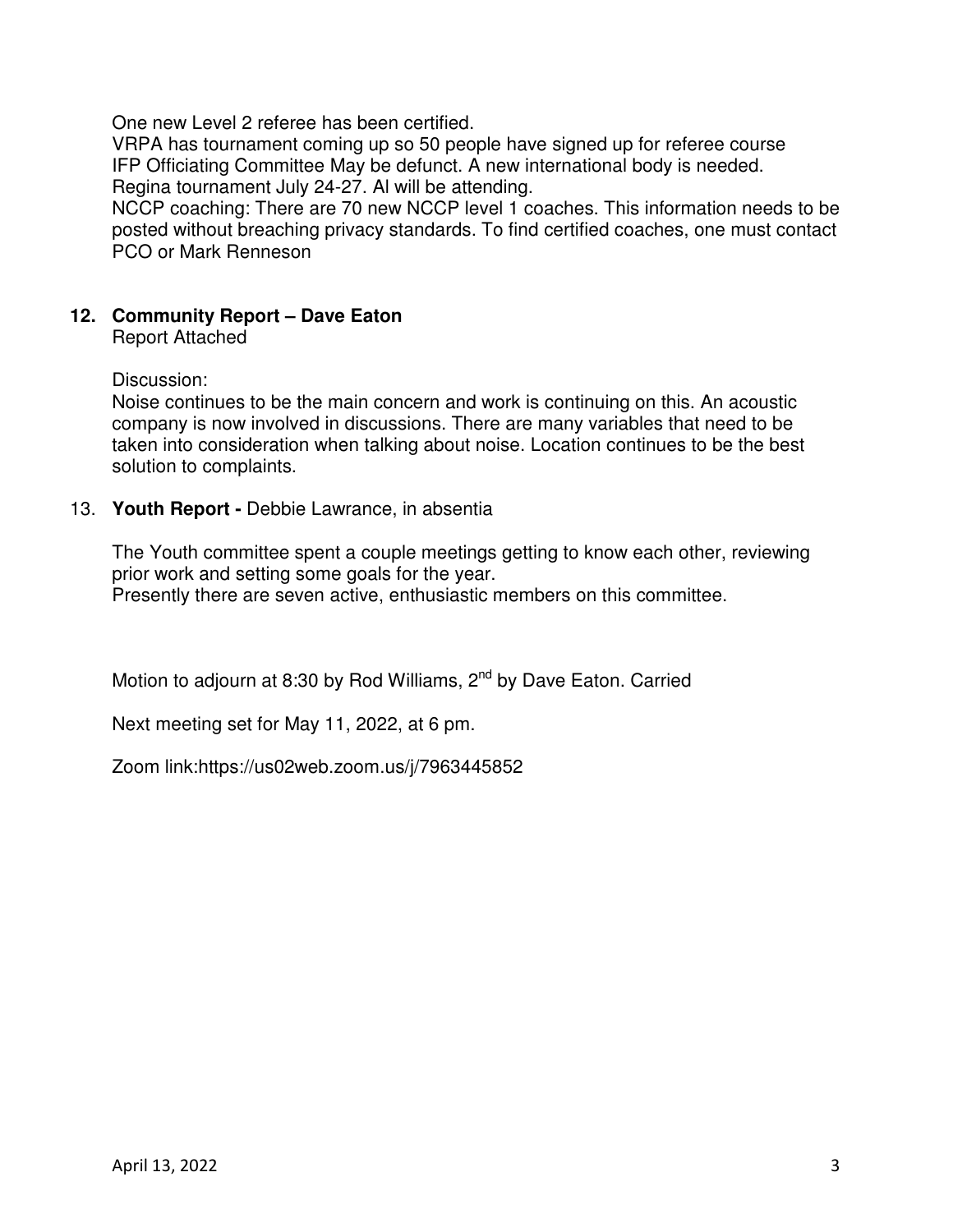# Reports attached/included

### Youth Report - Debbie Lawrance

The Youth committee spent a couple meetings getting to know each other, reviewing prior work and setting some goals for the year. Presently there are seven active, enthusiastic members on this committee.

Warm regards. Debbie Lawrance Youth Committee Co-ordinator 22-04-13

Facilities Report - Dave Eaton

# **Report to the Board – April 13, 2022**

Since my last report much has happened and is continuing in the area of court locations and noise abatement. The focus on the VRPA loss of a court facility due to one complaint has spurred more attention on the topic in other places as well. In Victoria's case, they were able to meet with the city staff, who apologized for the approach they took, promised to build 8-12 new courts by late 2023 and to consider new courts in Beacon Hill Park – some good news for sure

Walter and I have been working on getting samples of quieter paddles and balls to find out if such a thing exists where the noise reduction is significant while the affect on playability is none or very little – will be testing some paddles next week. We also spoke with an acoustic engineering firm who gave us some tips and potentially could do the testing needed to provide guidance to clubs and civic staff and leaders; taking away some of the guesswork about where to locate courts. We also have been in contact with BC Recreation and Parks for similar talks, leading to more standardized methods for municipalities to use when designing and locating new facilities.

Lots of other contacts with club reps on these topics and others, some as a result of an email I sent to all club presidents outlining what we are doing on their behalf and bringing them up to date on the state of facility issues around the province.

Dave Eaton Facility Development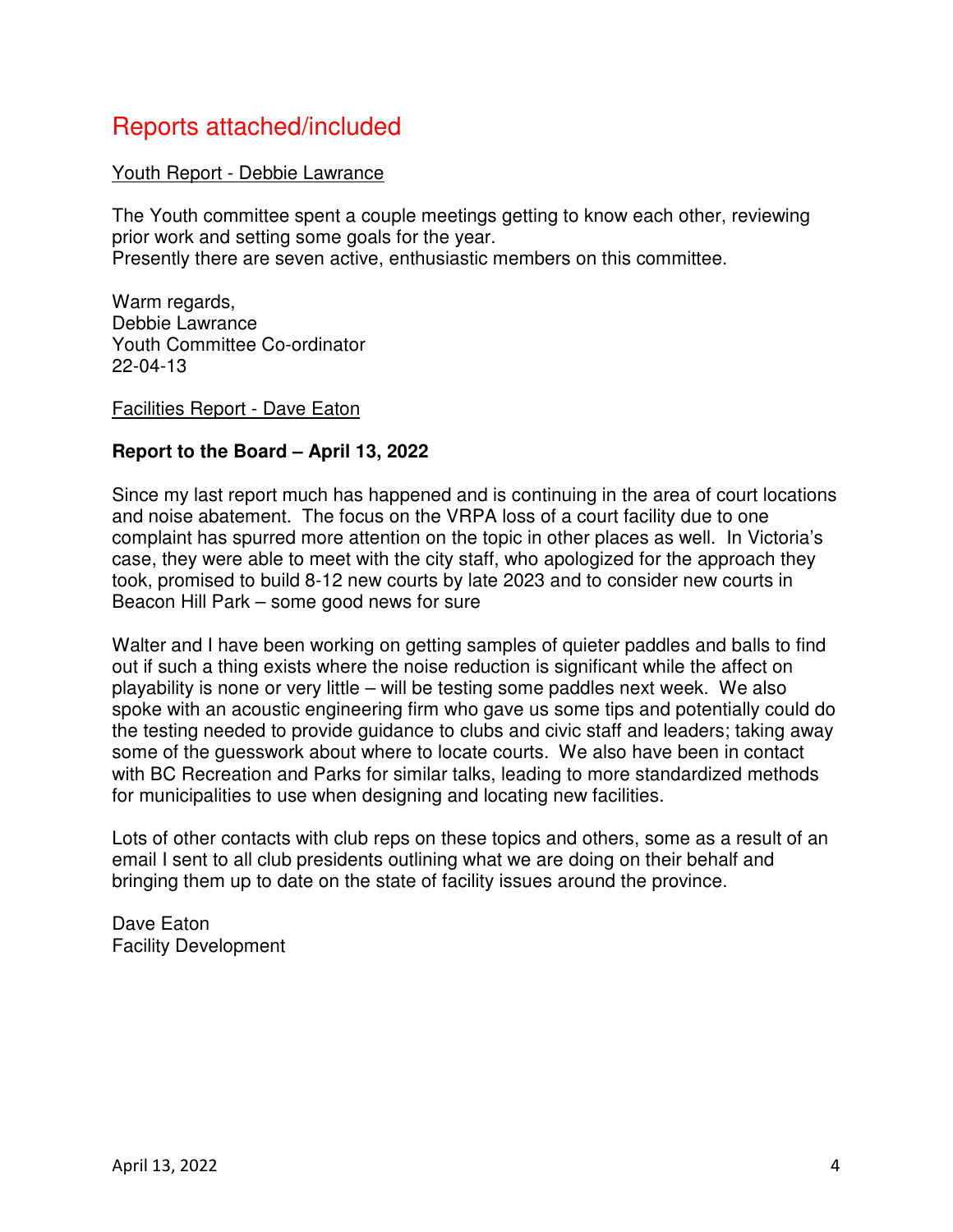### March Membership Report – Rod Williams

(These numbers are as of April 2nd, as I was travelling over the end of the month) No changes to club status and overall club numbers this month. There are now 65 BC clubs launched and processing memberships through PCNS, no increase from last month.

Salmo and Haida Gwaii have contacted us in February and received the information package to organize.

The following club is still not accessing the system and has not begun administrative duties and has not yet signed a MoU - Saturna Pickleball Association – likely disbanded until next season.

2 clubs are technically in progress, though I don't anticipate hearing from Shuswap Lake until later in 2022.

- Shuswap Lake Estates Pickleball – No contact after they signed and returned an MoU last summer

- Fernie has begun the process months ago and then gone Radio Silence.

-Registrations.

1263 memberships processed in **March**. 735 brand new PCO Members PBC Membership - As of **April 2nd** there were 8040 Active PBC members, an increase of 1315 from February.

There are still over 5800 inactive memberships in PBC. A decrease of 600 from February. Many of these will likely be rejoining as the summer season progresses. National PCNS News – I will attach the National Membership info as of Feb 28th that I received this month.

Pertinent information is that PBC has 29% of the total operating clubs nationwide, contains 29.43% of total Membership and generates 39% of all National Revenue through the PCNS system.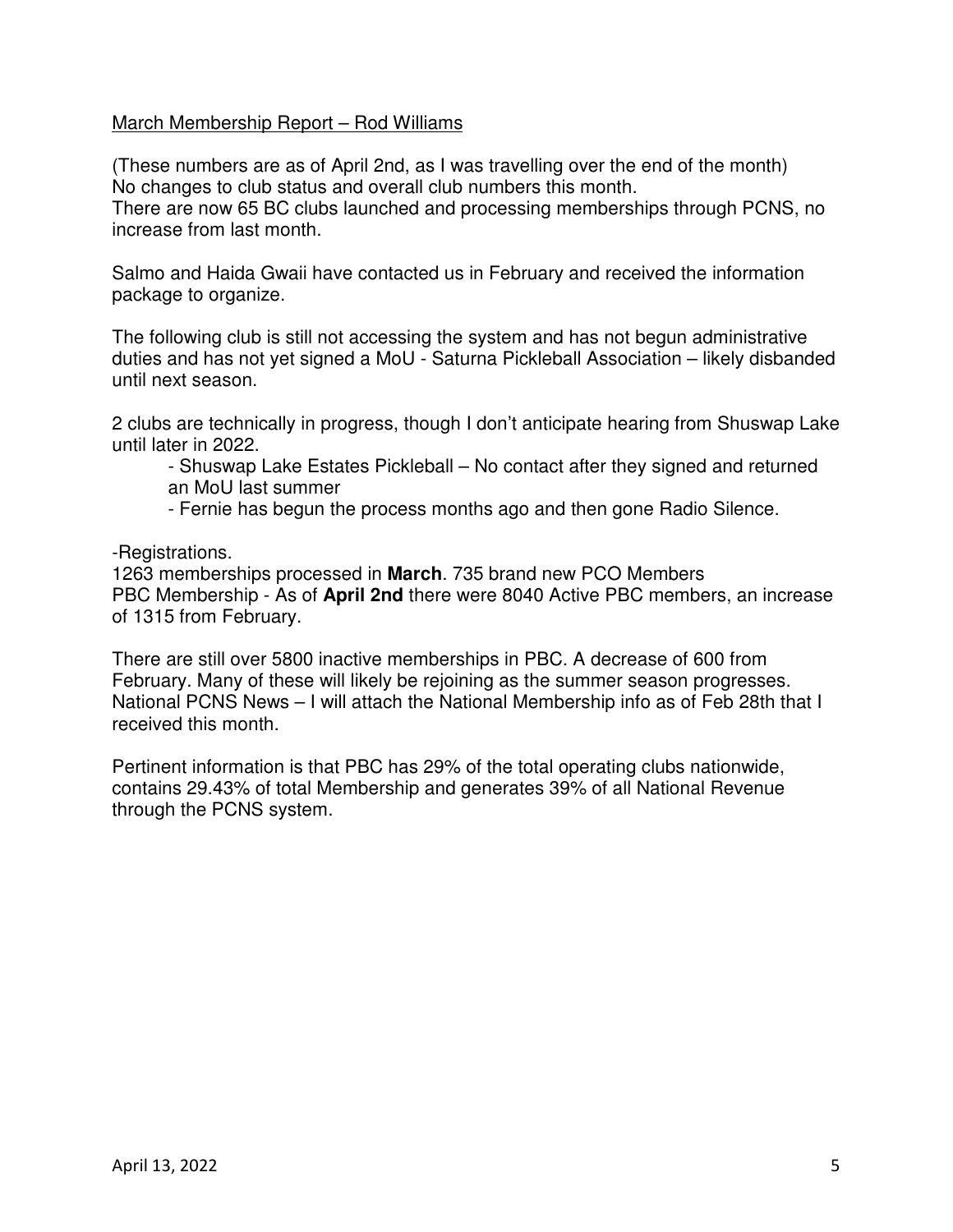|                                                                 |             |                |                                           | <b>MEMBERSHIP SYSTEM ANALYTICS</b> |                       |           |                                                                                                                                              |                 |           |                                |          |                        |           |                |
|-----------------------------------------------------------------|-------------|----------------|-------------------------------------------|------------------------------------|-----------------------|-----------|----------------------------------------------------------------------------------------------------------------------------------------------|-----------------|-----------|--------------------------------|----------|------------------------|-----------|----------------|
|                                                                 |             |                |                                           |                                    |                       |           |                                                                                                                                              |                 |           |                                |          |                        |           |                |
| January 1, 2021 - February 28, 2022                             |             |                |                                           |                                    |                       |           |                                                                                                                                              |                 |           |                                |          |                        |           |                |
| <b>ACTIVE/EXPIRED MEMBERS</b>                                   |             |                |                                           |                                    |                       |           |                                                                                                                                              |                 |           |                                |          |                        |           |                |
| <b>DESCRIPTION</b>                                              | PCO         | YT             | <b>BC</b>                                 | AB                                 | SK                    | <b>MB</b> | ON                                                                                                                                           | $\overline{OC}$ | <b>NB</b> | NS                             | PE       | <b>NL</b>              | <b>NT</b> | <b>NU</b>      |
| Active                                                          | 22846       | 68             | 6725                                      | 4019                               | 1796                  | 501       | 3198                                                                                                                                         | 4071            | 1045      | 928                            | 225      | 189                    | $\Omega$  | $\overline{0}$ |
| Expired                                                         | 22223       | 57             | 6443                                      | 4158                               | 1215                  | 470       | 3499                                                                                                                                         | 4862            | 771       | 570                            | 193      | 45                     | $\Omega$  | $\overline{0}$ |
| <b>CLUB STATISTICS</b>                                          |             |                |                                           |                                    |                       |           |                                                                                                                                              |                 |           |                                |          |                        |           |                |
| <b>DESCRIPTION</b>                                              | PCO         | YT             | <b>BC</b>                                 | AB                                 | SK                    | <b>MB</b> | ON                                                                                                                                           | $_{\rm QC}$     | <b>NB</b> | <b>NS</b>                      | PE       | <b>NL</b>              | <b>NT</b> | <b>NU</b>      |
| Clubs listed                                                    |             |                |                                           |                                    |                       |           |                                                                                                                                              |                 |           |                                |          |                        |           |                |
| (includes V-Clubs)                                              | 329         |                | 70                                        | 31                                 | 22                    |           | 85                                                                                                                                           | 61              | 25        | 16                             |          | 2                      |           | 2              |
| Clubs with admin access                                         |             |                |                                           |                                    |                       |           |                                                                                                                                              |                 |           |                                |          |                        |           |                |
| (non-province admins)                                           | 226         |                | 66                                        | 31                                 | 22                    |           | 31                                                                                                                                           | 41              | 23        | 6                              |          |                        | $\Omega$  | 0              |
| Clubs with registration enabled                                 | 208         | 1              | 68                                        | 27                                 | $\overline{22}$       |           | 31                                                                                                                                           | $\overline{0}$  | 25        | 16                             | 9        | $\overline{2}$         |           | $\overline{c}$ |
| Clubs with PCNS webpage enabled                                 | 140         | 1              | 53                                        | 22                                 | 22                    | з         | 24                                                                                                                                           | $\overline{a}$  |           | 5                              |          |                        | $\Omega$  |                |
| January 1, 2022 - February 28, 2022<br><b>MEMBER STATISTICS</b> |             |                |                                           |                                    |                       |           |                                                                                                                                              |                 |           |                                |          |                        |           |                |
| <b>DESCRIPTION</b>                                              | PCO         | YT             | <b>BC</b>                                 | AB                                 | SK                    | <b>MB</b> | ON                                                                                                                                           | $_{\alpha}$     | <b>NB</b> | <b>NS</b>                      | PE       | <b>NL</b>              | <b>NT</b> | <b>NU</b>      |
| Joined through PCNS                                             |             |                |                                           |                                    |                       |           |                                                                                                                                              |                 |           |                                |          |                        |           |                |
| (anyone with $PCO# > 57000$ )                                   | 2943        | 4              | 1210                                      | 604                                | 209                   | 84        | 572                                                                                                                                          | 0               | 54        | 161                            | 13       | 32                     | $\Omega$  | $\Omega$       |
| Renewed through PCNS                                            |             |                |                                           |                                    |                       |           |                                                                                                                                              |                 |           |                                |          |                        |           |                |
| (anyone with $PCO# < 57000$ )                                   | 2272        |                | 1091                                      | 505                                | 100                   | 36        | 265                                                                                                                                          | 0               | 88        | 134                            | 41       | 11                     | 0         | 0              |
| Joined through Prov System                                      |             |                |                                           |                                    |                       |           |                                                                                                                                              |                 |           |                                |          |                        |           |                |
| (MemberLeap or province import)                                 | 325         | 0              |                                           | $\Omega$                           | 23                    |           | 0                                                                                                                                            | 302             |           | $\Omega$                       |          | 0                      | n         | $\Omega$       |
| Renewed through Prov System                                     |             |                |                                           |                                    |                       |           |                                                                                                                                              |                 |           |                                |          |                        |           |                |
| (MemberLeap or province import)                                 | 799         | 0              |                                           |                                    |                       |           | $\Omega$                                                                                                                                     | 799             |           | 0                              |          | 0                      | 0         | 0              |
| Total                                                           | 6339        | $\overline{5}$ | 2301                                      | 1109                               | 332                   | 120       | 837                                                                                                                                          | 1101            | 142       | 295                            | 54       | 43                     | $\Omega$  | $\overline{0}$ |
| <b>FEES COLLECTED PCNS</b>                                      |             |                |                                           |                                    |                       |           |                                                                                                                                              |                 |           |                                |          |                        |           |                |
| <b>DESCRIPTION</b>                                              | PCO         | YT             | <b>BC</b>                                 | AB                                 | <b>SK</b>             | <b>MB</b> | ON                                                                                                                                           | $_{\alpha}$     | <b>NB</b> | <b>NS</b>                      | PE       | <b>NL</b>              | <b>NT</b> | <b>NU</b>      |
| PCO Fees                                                        | \$49,580.00 |                | \$40.00 \$21,830.00                       | \$10,560.00 \$2,940.00 \$1,160.00  |                       |           | \$7,950.00                                                                                                                                   |                 |           | $$0.00$ $$1,280.00$ \$2,880.00 | \$550.00 | \$390.00               | \$0.00    | \$0.00         |
| Province Fees                                                   | \$23,740.00 | \$60.00        | \$5,482.50                                | \$5,315.00                         | \$1,475.00 \$1,170.00 |           | \$7,955.00                                                                                                                                   | \$0.00          |           | \$645.00 \$1,442.50            | \$0.00   | \$195.00               | \$0.00    | \$0.00         |
| Club Fees                                                       | \$85,404.92 |                | \$0.00 \$34,571.92 \$25,685.00 \$2,395.00 |                                    |                       | \$525.00  | \$20,333.00                                                                                                                                  | \$0.00          |           | \$655.00 \$1,015.00            |          | \$0.00 \$225.00 \$0.00 |           | \$0.00         |
| Total                                                           |             |                |                                           |                                    |                       |           | \$158,724.92 \$100.00 \$61,884.42 \$41,560.00 \$6,810.00 \$2,855.00 \$36,238.00 \$0.00 \$2,580.00 \$5,337.50 \$550.00 \$810.00 \$0.00 \$0.00 |                 |           |                                |          |                        |           |                |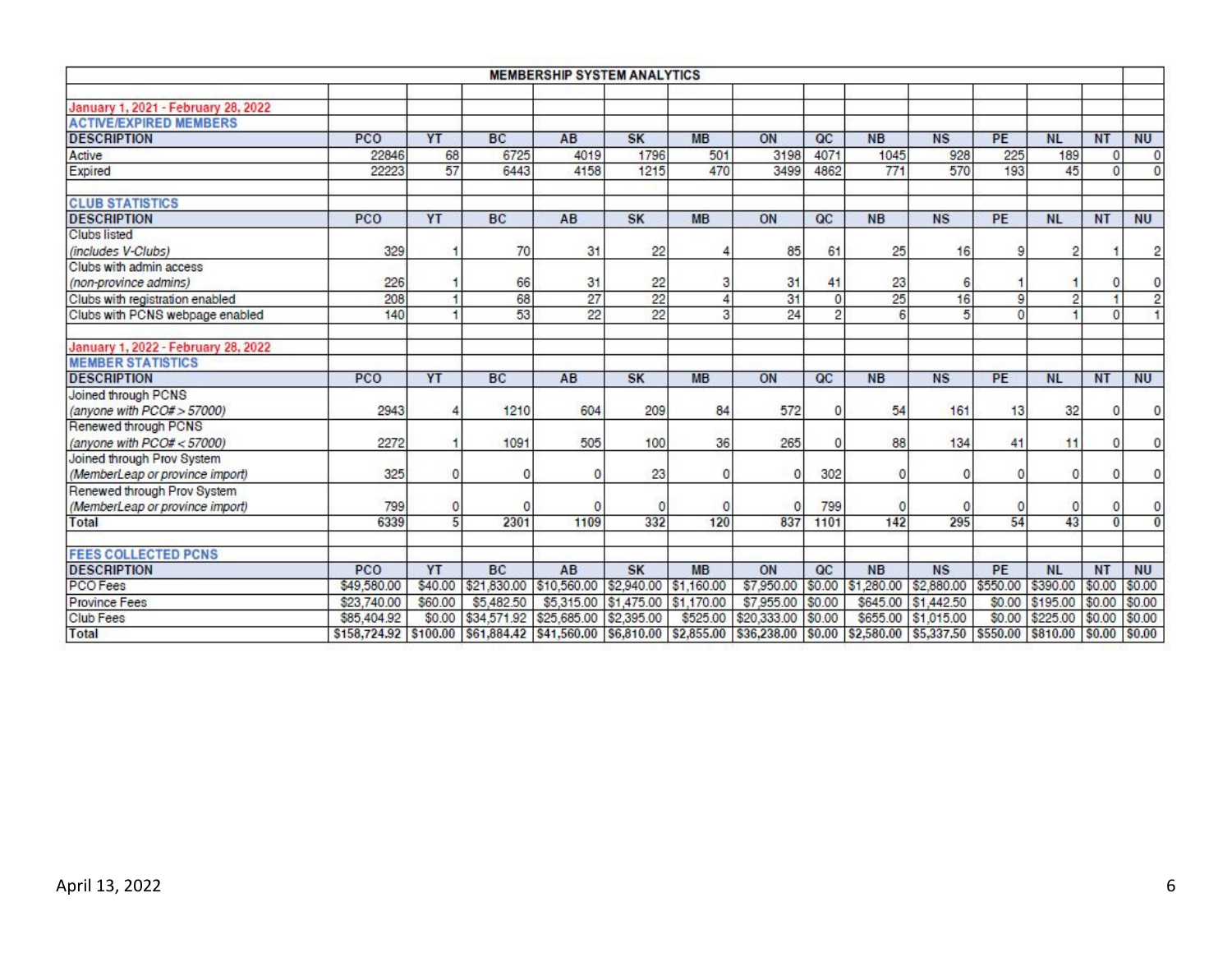|     |            |                                      |                      |                     |          |        |        |         |           |        |                       |              | Claims             |                                                                  |
|-----|------------|--------------------------------------|----------------------|---------------------|----------|--------|--------|---------|-----------|--------|-----------------------|--------------|--------------------|------------------------------------------------------------------|
|     |            |                                      |                      | Club                | Grant    |        | Amt    | Amount  | Date      | Amount | Date                  | Pending      | Expiry             |                                                                  |
|     | Type       | <b>Grant Applications Received</b>   | Region               | Sponsor             | Status   | Grant# | Reastd | Awarded | Awarded   |        | Reimbursed Reimbursed | Claims       | Date               | Comments                                                         |
|     | Youth      | Kristina Lidster                     | Vernon/Kamloops      | Kamloops PB         | Approved | 104    | 500    | 300     | Jan 11/22 | 300    | Feb 10/22             | $\circ$      | Apr 11/22          | Ball Hopper, Balls, Court Line Marker Kit                        |
| 2   | Youth      | <b>Adrian Gooi</b>                   | Coquitlam            | None                | Rejected | n/a    | 500    | n/a     | n/a       | n/a    | Dec 23/21             | n/a          | n/a                | Random Families renting Gyn for 3 months                         |
|     | routh      | Howe Sound Sec & Don Ross Middle     | Squamish             | Squamish            | Rejected | n/a    | 500    | n/a     | n/a       | n/a    | Jan 13/22             | n/a          | n/a                | Club withdrew support for 1 of the 2 schools; advised to reapply |
|     | Comm       | Prince George Tennis & PB Club       | <b>Prince George</b> | PGT&PB              | Approved | 105    | 500    | 500     | Jan 11/22 |        |                       | 500          | May 28/22          |                                                                  |
| 5   | r٥         | <b>Ron Brent Elementary</b>          | <b>Prince George</b> | PG T &P B           | Approved | 101    | 449    | 450     | Dec 26/21 | 437    | Feb 23/22             | 13           |                    | Mar 26/22 Net & Paddles                                          |
| 6   | Youth      | Princeton Secondary School           | Princeton            | <b>Princeton PB</b> | Approved | 102    | 500    | 500     | Jan 25/22 | 500    | Mar 04/22             | $\mathbf{0}$ | Mar 26/22 Paddles  |                                                                  |
|     | Youth      | Fort Nelson Seconary School          | Fort Nelson          | PBC (Walter)        | Approved | 107    | 500    | 500     | Feb 10/22 |        |                       | 500          | May 11/22          |                                                                  |
| 8   | Youth      | <b>RL Angus Elementary School</b>    | Fort Nelson          | None                | Approved | 106    | 500    | 500     | Jan 13/22 | 500    | Mar 04/22             | $^{\circ}$   | Apr 13/22 Paddles  |                                                                  |
| 9   | Youth      | Nanaimo PB Club Youth Program        | Nanaimo              | Nanaimo PB          | Approved | 103    | 500    | 500     | Jan 02/22 | 500    | Feb 10/22             | $^{\circ}$   | Apr 02/22 Paddles  |                                                                  |
| 10  |            | Joe McNeil & 2 other Instructors     | Comox                | Comox Valley        | Rejected | n/a    | 500    | n/a     | n/a       | n/a    | Dec 28/21             | n/a          | n/a                | IPTPA instructor courses not supported. Asked to reapply         |
| 11  | routh      | <b>Ridgeway Elementary School</b>    | <b>Nth Vancouver</b> | North Shore         | Approved | 108    | 500    | 500     | Feb 12/22 | 500    | Mar 05/22             | $\circ$      | May 12/22 Paddles  |                                                                  |
| 12  |            | Comox Valley PB Club Academy         | Comox                | Comox Valley        | Pending  |        | 500    |         |           |        |                       |              |                    | Awaiting response to queries emailed Feb 24/22                   |
| 13  | routh      | <b>Sunset Elementary School</b>      | <b>Port McNeill</b>  | Port Hardy          | Approved | 110    | 500    | 500     | Mar 03/22 | 500    | Apr 12/22             | $\circ$      | Jun 01/22 Nets x 2 |                                                                  |
| 14  | <b>Com</b> | POCOMO PB Club                       | Coquitlam            | POCOMO              | Approved | 109    | 500    | 500     | Feb 23/22 |        |                       | 500          | May 24/22          |                                                                  |
| 15. |            | Burnaby & Area PB Association        | Burnaby              | Bby & Area          | Approved | 111    | 500    | 500     | Mar 16/22 |        |                       | 500          | Jun 14/22          |                                                                  |
| 16  | Comr       | <b>White Rock PB Association</b>     | <b>White Rock</b>    | White Rock PB Ass   | Approved | 112    | 500    | 500     | Apr 02/22 |        |                       | 500          | Jul 01/22          |                                                                  |
| 17  | Comm       | Parksville Golden Oldies Sports Assc | Parksville           | PGOSA               | Rejected | n/a    |        | n/a     | n/a       | n/a    | Apr 02/22             | $\circ$      | n/a                | <b>Balls</b>                                                     |
| 18  | Comm       | Vanderhoof PB Club                   | Vanderhoof           | Vanderhoof          | Pending  |        | 500    |         |           |        |                       |              |                    | <b>Nets</b>                                                      |

|    |                                   |          | Totals         | $-$ ---------> | 5,750             | 3,237                | 2,513             |
|----|-----------------------------------|----------|----------------|----------------|-------------------|----------------------|-------------------|
|    | <b>Grant Application Summary:</b> |          |                |                | Amount<br>Awarded | Amount<br>Reimbursed | Pending<br>Claims |
|    | Youth (awaiting claim submission) | Youth    | 8              |                | 3,750             | 3,237                | 513               |
|    | Youth (funded)                    | Comm     | 4              |                | 2,000             | 0                    | 2,000             |
|    | Youth (rejected)                  | Pending  | 2              | 1,000          |                   |                      |                   |
| 0  | Youth (pending)                   | Rejected | $\overline{4}$ |                | n/a               | n/a                  | n/a               |
| 4  | Comm (awaiting claim submission)  |          |                |                |                   |                      |                   |
| 0  | Comm (funded)                     |          | 18             |                | 5,750             | 3,237                | 2,513             |
|    | Comm (rejected)                   |          |                |                |                   |                      |                   |
|    | Comm (Pending)                    | Diff     | $\circ$        |                | $\circ$           | $\circ$              | 0                 |
| 18 |                                   |          |                |                |                   |                      |                   |